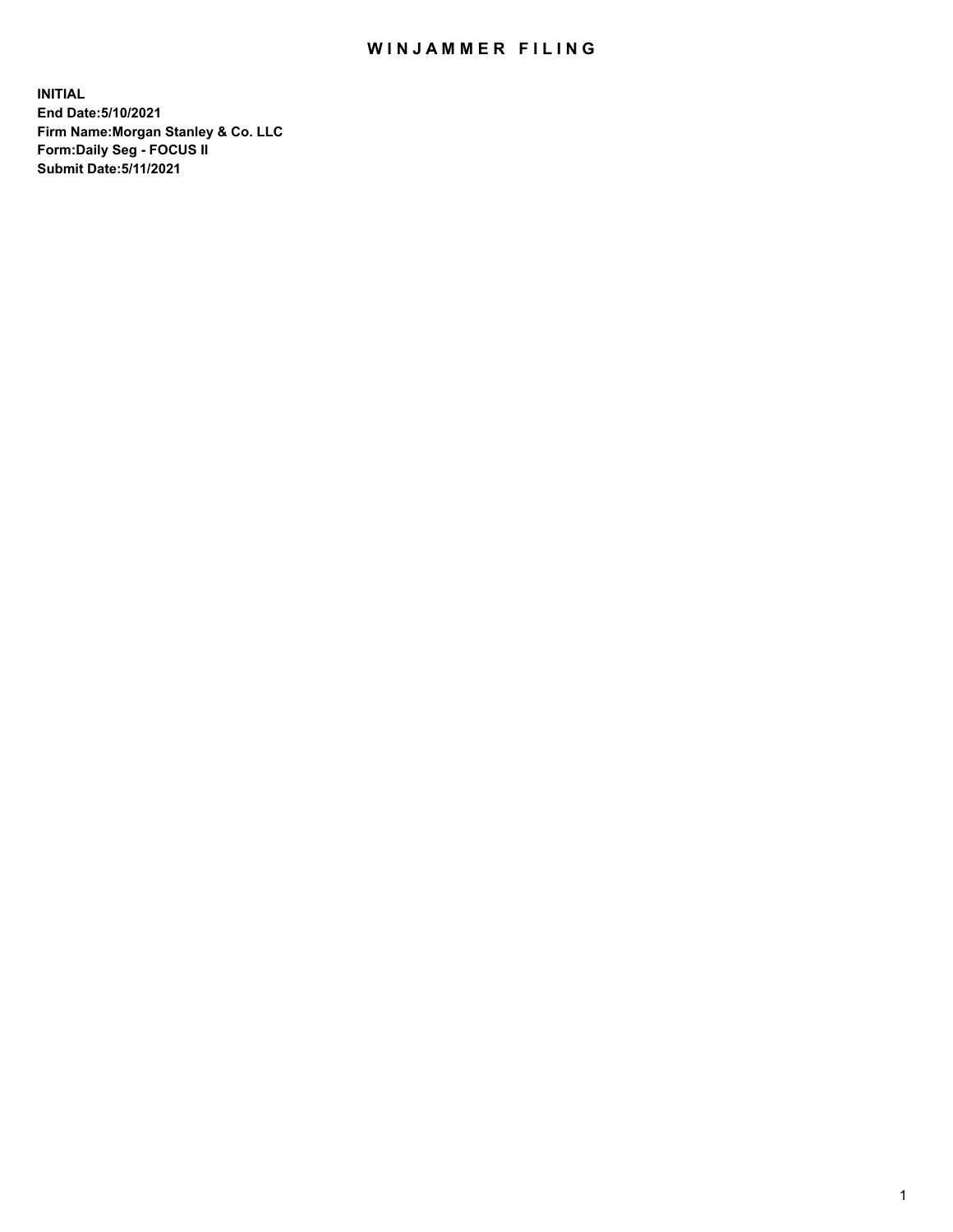**INITIAL End Date:5/10/2021 Firm Name:Morgan Stanley & Co. LLC Form:Daily Seg - FOCUS II Submit Date:5/11/2021 Daily Segregation - Cover Page**

| Name of Company                                                                                                                                                                                                                                                                                                                | Morgan Stanley & Co. LLC                                |
|--------------------------------------------------------------------------------------------------------------------------------------------------------------------------------------------------------------------------------------------------------------------------------------------------------------------------------|---------------------------------------------------------|
| <b>Contact Name</b>                                                                                                                                                                                                                                                                                                            | <b>Ikram Shah</b>                                       |
| <b>Contact Phone Number</b>                                                                                                                                                                                                                                                                                                    | 212-276-0963                                            |
| <b>Contact Email Address</b>                                                                                                                                                                                                                                                                                                   | Ikram.shah@morganstanley.com                            |
| FCM's Customer Segregated Funds Residual Interest Target (choose one):<br>a. Minimum dollar amount: ; or<br>b. Minimum percentage of customer segregated funds required:%; or<br>c. Dollar amount range between: and; or<br>d. Percentage range of customer segregated funds required between: % and %.                        | 235,000,000<br><u>0</u><br>00<br>0 Q                    |
| FCM's Customer Secured Amount Funds Residual Interest Target (choose one):<br>a. Minimum dollar amount: ; or<br>b. Minimum percentage of customer secured funds required:%; or<br>c. Dollar amount range between: and; or<br>d. Percentage range of customer secured funds required between:% and%.                            | 140,000,000<br><u>0</u><br><u>0 0</u><br>0 <sub>0</sub> |
| FCM's Cleared Swaps Customer Collateral Residual Interest Target (choose one):<br>a. Minimum dollar amount: ; or<br>b. Minimum percentage of cleared swaps customer collateral required:% ; or<br>c. Dollar amount range between: and; or<br>d. Percentage range of cleared swaps customer collateral required between:% and%. | 92,000,000<br><u>0</u><br><u>00</u><br>00               |

Attach supporting documents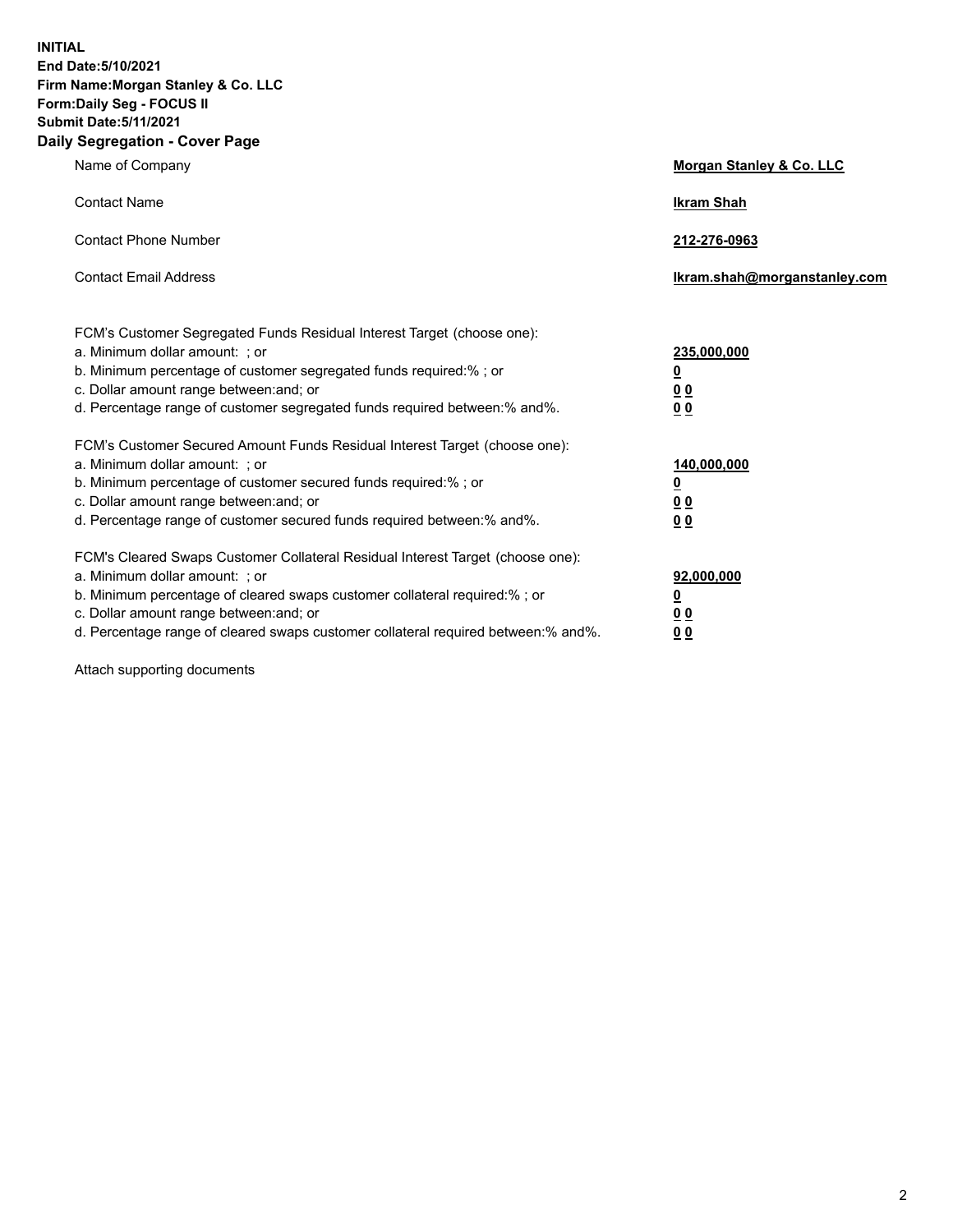## **INITIAL End Date:5/10/2021 Firm Name:Morgan Stanley & Co. LLC Form:Daily Seg - FOCUS II Submit Date:5/11/2021**

**Daily Segregation - Secured Amounts** Foreign Futures and Foreign Options Secured Amounts Amount required to be set aside pursuant to law, rule or regulation of a foreign government or a rule of a self-regulatory organization authorized thereunder 1. Net ledger balance - Foreign Futures and Foreign Option Trading - All Customers A. Cash **4,648,234,616** [7315] B. Securities (at market) **2,039,046,503** [7317] 2. Net unrealized profit (loss) in open futures contracts traded on a foreign board of trade **1,328,829,389** [7325] 3. Exchange traded options a. Market value of open option contracts purchased on a foreign board of trade **39,028,390** [7335] b. Market value of open contracts granted (sold) on a foreign board of trade **-34,577,404** [7337] 4. Net equity (deficit) (add lines 1. 2. and 3.) **8,020,561,494** [7345] 5. Account liquidating to a deficit and account with a debit balances - gross amount **45,557,600** [7351] Less: amount offset by customer owned securities **-42,389,207** [7352] **3,168,393** 6. Amount required to be set aside as the secured amount - Net Liquidating Equity Method (add lines 4 and 5) 7. Greater of amount required to be set aside pursuant to foreign jurisdiction (above) or line 6. FUNDS DEPOSITED IN SEPARATE REGULATION 30.7 ACCOUNTS 1. Cash in banks A. Banks located in the United States **668,015,786** [7500] B. Other banks qualified under Regulation 30.7 **621,879,272** [7520] **1,289,895,058** 2. Securities A. In safekeeping with banks located in the United States **440,007,732** [7540] B. In safekeeping with other banks qualified under Regulation 30.7 **44,881,734** [7560] **484,889,466** 3. Equities with registered futures commission merchants A. Cash **17,723,425** [7580] B. Securities **0** [7590] C. Unrealized gain (loss) on open futures contracts **-1,285,800** [7600] D. Value of long option contracts **0** [7610]

- 
- 4. Amounts held by clearing organizations of foreign boards of trade
	-
	- B. Securities **0** [7650]
	- C. Amount due to (from) clearing organization daily variation **0** [7660]
	- D. Value of long option contracts **0** [7670]
	- E. Value of short option contracts **0** [7675] **0** [7680]
- 5. Amounts held by members of foreign boards of trade
	-
	-
	- C. Unrealized gain (loss) on open futures contracts **1,330,115,189** [7720]
	- D. Value of long option contracts **39,028,390** [7730]
	-
- 6. Amounts with other depositories designated by a foreign board of trade **0** [7760]
- 7. Segregated funds on hand **0** [7765]
- 8. Total funds in separate section 30.7 accounts **8,248,198,155** [7770]
- 9. Excess (deficiency) Set Aside for Secured Amount (subtract line 7 Secured Statement Page 1 from Line 8)
- 10. Management Target Amount for Excess funds in separate section 30.7 accounts **140,000,000** [7780]
- 11. Excess (deficiency) funds in separate 30.7 accounts over (under) Management Target **84,468,268** [7785]

**0** [7305]

[7354] **8,023,729,887** [7355]

**8,023,729,887** [7360]

[7530]

[7570]

E. Value of short option contracts **0** [7615] **16,437,625** [7620]

A. Cash **0** [7640]

 A. Cash **3,568,252,794** [7700] B. Securities **1,554,157,037** [7710] E. Value of short option contracts **-34,577,404** [7735] **6,456,976,006** [7740] **224,468,268** [7380]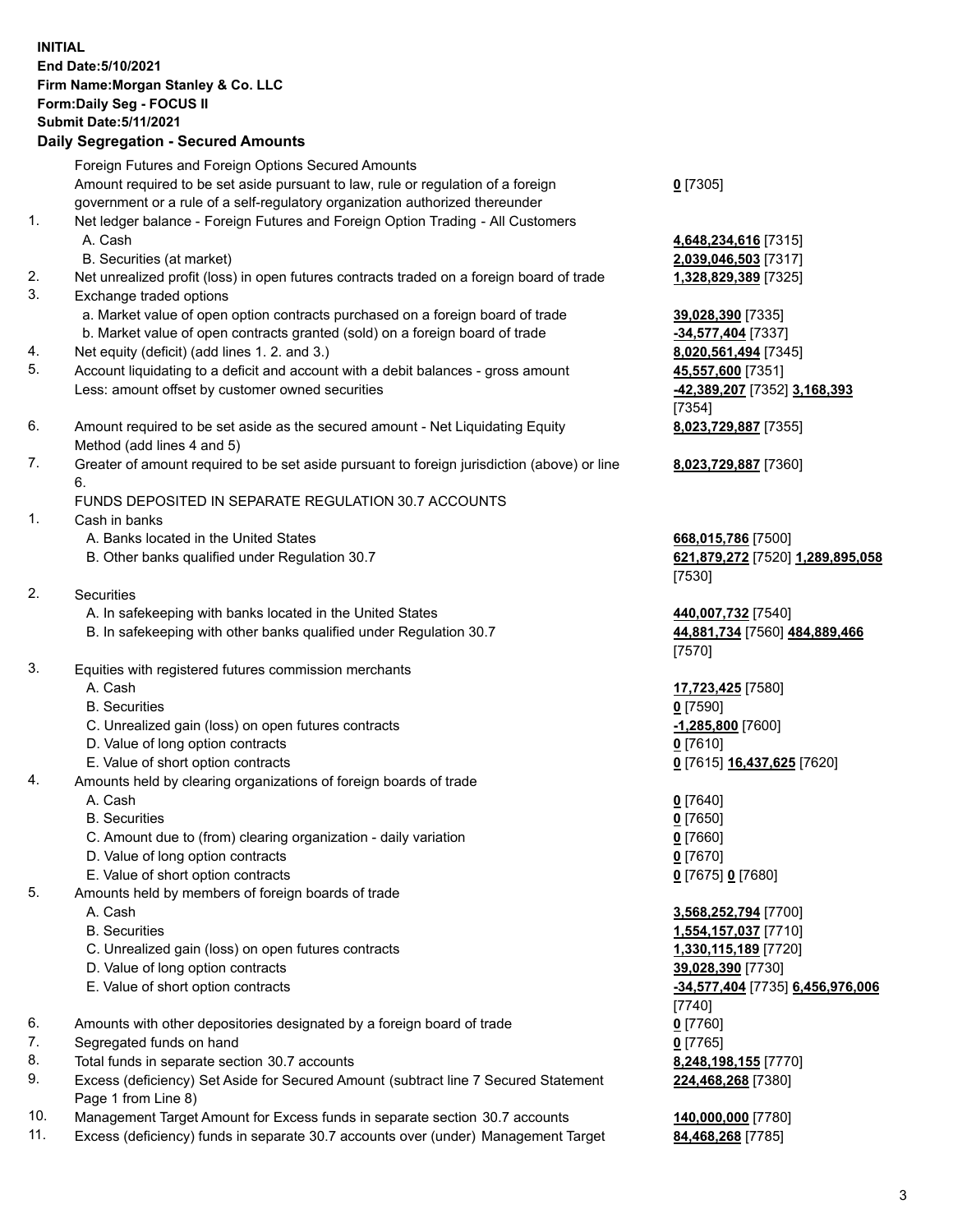**INITIAL End Date:5/10/2021 Firm Name:Morgan Stanley & Co. LLC Form:Daily Seg - FOCUS II Submit Date:5/11/2021 Daily Segregation - Segregation Statement** SEGREGATION REQUIREMENTS(Section 4d(2) of the CEAct) 1. Net ledger balance A. Cash **12,414,375,949** [7010] B. Securities (at market) **8,264,081,226** [7020] 2. Net unrealized profit (loss) in open futures contracts traded on a contract market **4,631,588,305** [7030] 3. Exchange traded options A. Add market value of open option contracts purchased on a contract market **856,094,468** [7032] B. Deduct market value of open option contracts granted (sold) on a contract market **-402,843,171** [7033] 4. Net equity (deficit) (add lines 1, 2 and 3) **25,763,296,777** [7040] 5. Accounts liquidating to a deficit and accounts with debit balances - gross amount **595,751,806** [7045] Less: amount offset by customer securities **-594,889,391** [7047] **862,415** [7050] 6. Amount required to be segregated (add lines 4 and 5) **25,764,159,192** [7060] FUNDS IN SEGREGATED ACCOUNTS 7. Deposited in segregated funds bank accounts A. Cash **3,762,942,703** [7070] B. Securities representing investments of customers' funds (at market) **0** [7080] C. Securities held for particular customers or option customers in lieu of cash (at market) **2,044,605,451** [7090] 8. Margins on deposit with derivatives clearing organizations of contract markets A. Cash **14,318,125,889** [7100] B. Securities representing investments of customers' funds (at market) **0** [7110] C. Securities held for particular customers or option customers in lieu of cash (at market) **6,219,475,775** [7120] 9. Net settlement from (to) derivatives clearing organizations of contract markets **-651,807,942** [7130] 10. Exchange traded options A. Value of open long option contracts **856,094,468** [7132] B. Value of open short option contracts **-402,843,171** [7133] 11. Net equities with other FCMs A. Net liquidating equity **4,050,752** [7140] B. Securities representing investments of customers' funds (at market) **0** [7160] C. Securities held for particular customers or option customers in lieu of cash (at market) **0** [7170] 12. Segregated funds on hand **0** [7150] 13. Total amount in segregation (add lines 7 through 12) **26,150,643,925** [7180] 14. Excess (deficiency) funds in segregation (subtract line 6 from line 13) **386,484,733** [7190] 15. Management Target Amount for Excess funds in segregation **235,000,000** [7194]

16. Excess (deficiency) funds in segregation over (under) Management Target Amount Excess

## **151,484,733** [7198]